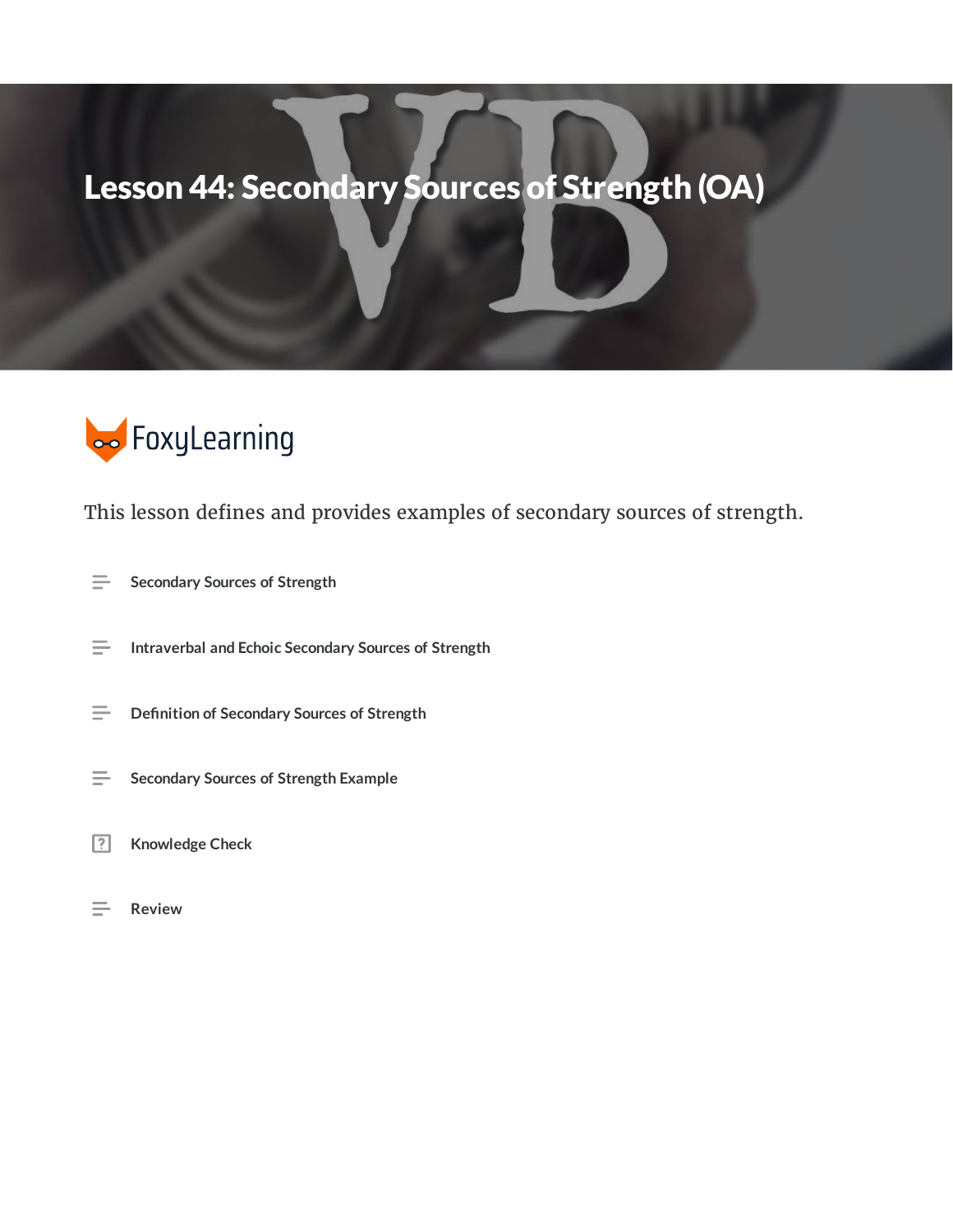## **Secondary Sources of Strength**

**00:34**

When a response is controlled only by a main thematic source, that response is usually not very interesting, especially when compared to a response that is multiply controlled. Key words in puns, poetry, or humor are interesting and amusing because of the effects of multiple control. If the listener is not affected by all of the multiple sources, he or she may not find the response especially interesting, or he or she may not "get it." What typically makes a particular response especially appropriate is the strength it derives from some additional source other than the main thematic source. We call these additional sources **secondary sources of strength**.

The mechanic at the transmission shop seemed a little shifty.

Have you heard about that online origami store? It folded.

I plug my guitar into all kinds of amplifiers. It's an eclectic guitar.

An electrician claimed that his truck was a volts wagon.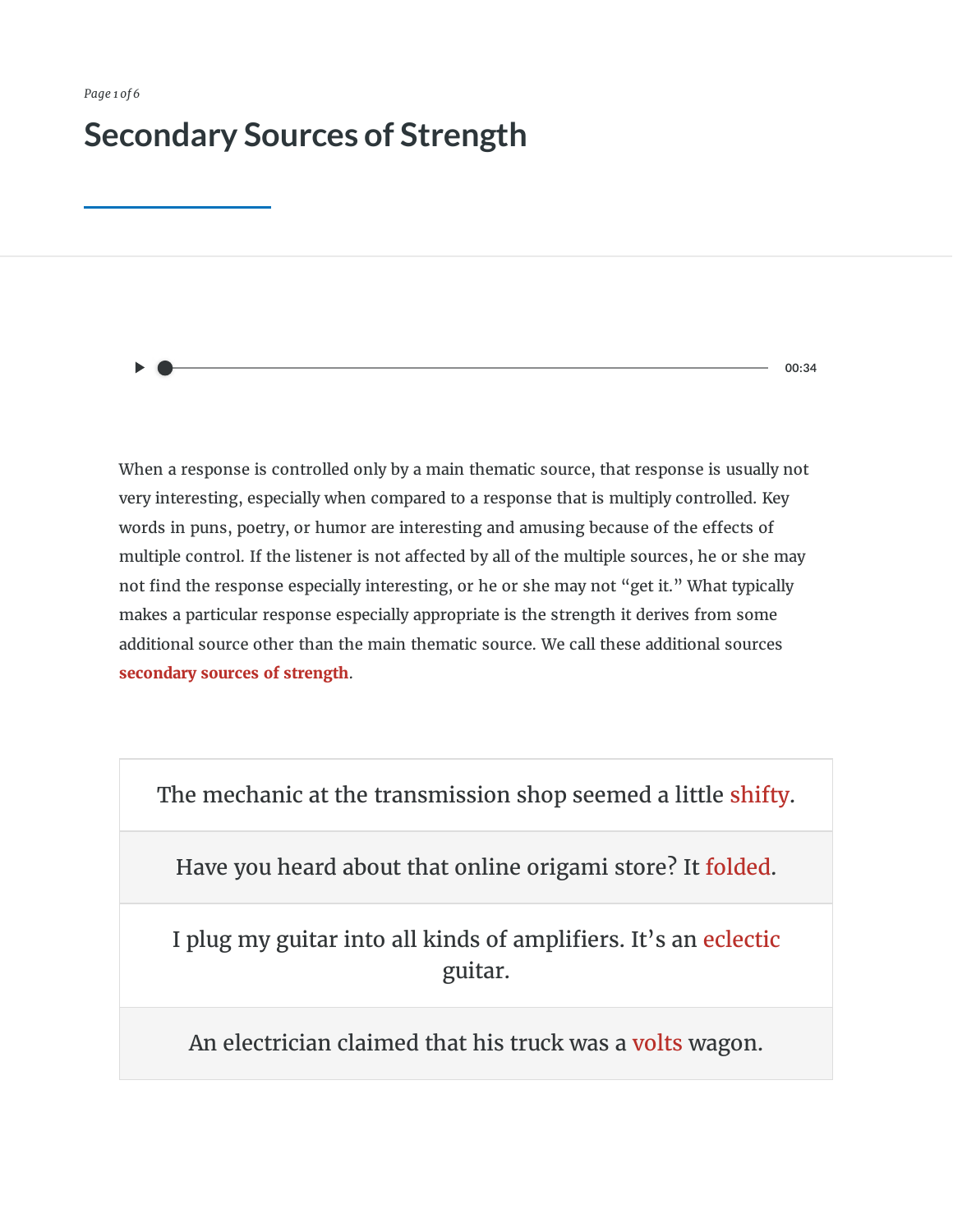### **Intraverbal and Echoic Secondary Sources of Strength**

Almost always, these sources are either intraverbal, as in the relationship between "spider" and "suspend," or they are echoic, as is the relationship between "vinyl" and "final." The echoic relationship is typically partial or fragmentary: The response being analyzed only has partial point-to-point correspondence with a previous response.

**Vinyl** is final.

**00:18**

What will the **spider** do, **suspend** its operations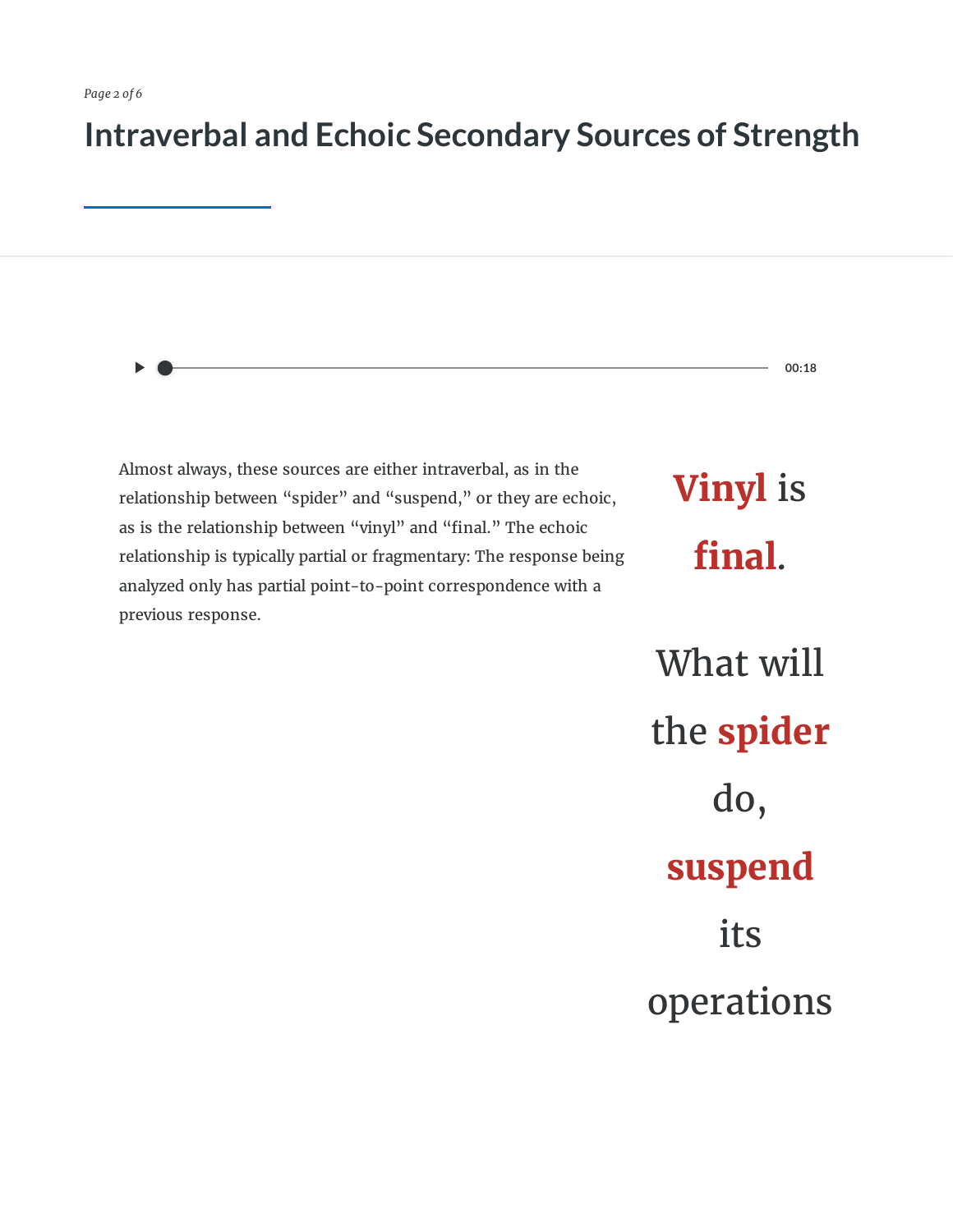## **Definition of Secondary Sources of Strength**

Secondary sources of strength, then, can be defined as controlling variables in which the response being analyzed is also controlled by a main thematic source. It also controls other response forms, and those other response forms would have a different effect upon the

**00:19**

listener. Whether the relationship between the secondary source and the response is formal or thematic is irrelevant.

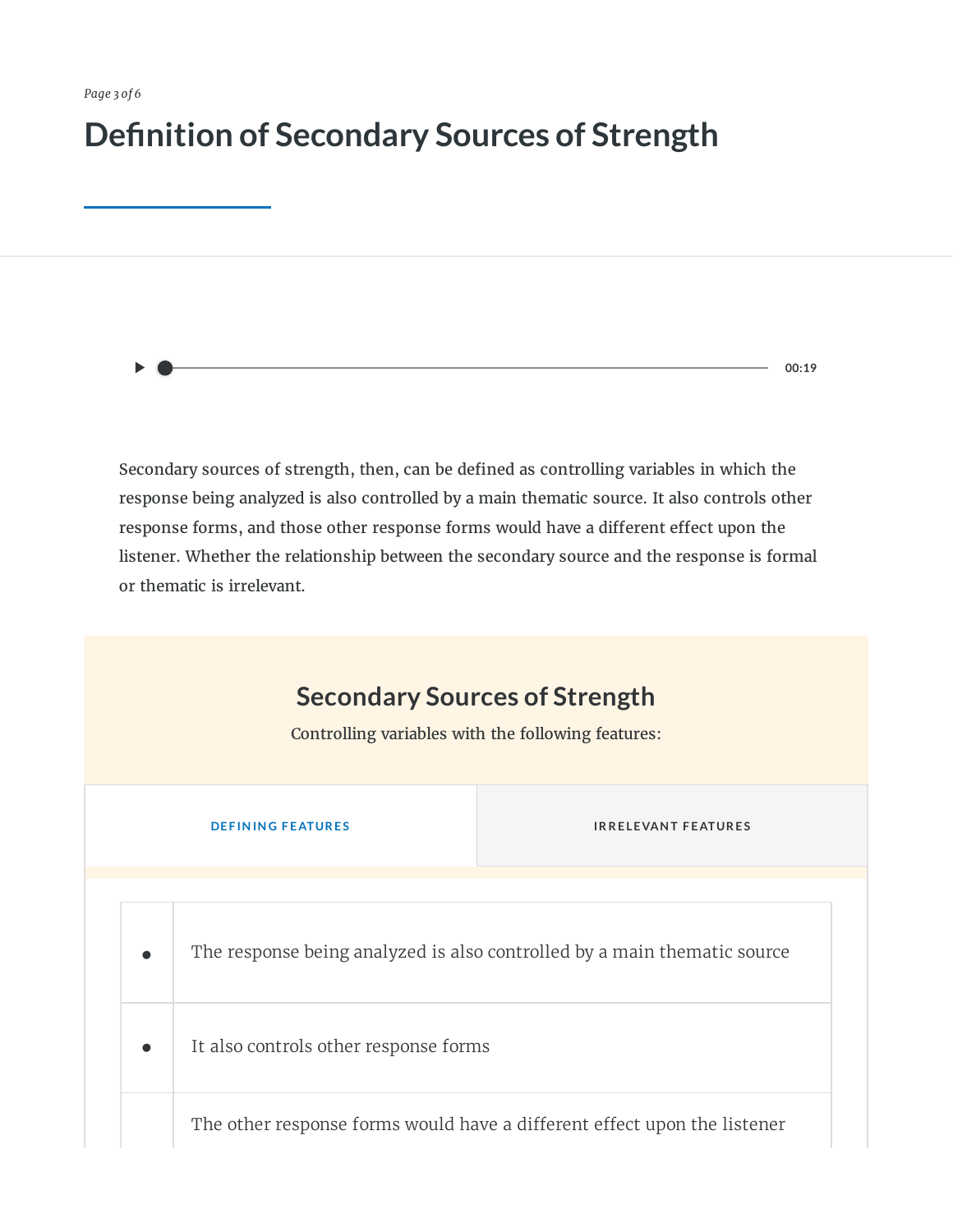|   | <b>DEFINING FEATURES</b>                                                                        | <b>IRRELEVANT FEATURES</b> |  |
|---|-------------------------------------------------------------------------------------------------|----------------------------|--|
|   |                                                                                                 |                            |  |
| ● | Whether the relationship between the secondary source and the response is<br>formal or thematic |                            |  |
|   |                                                                                                 |                            |  |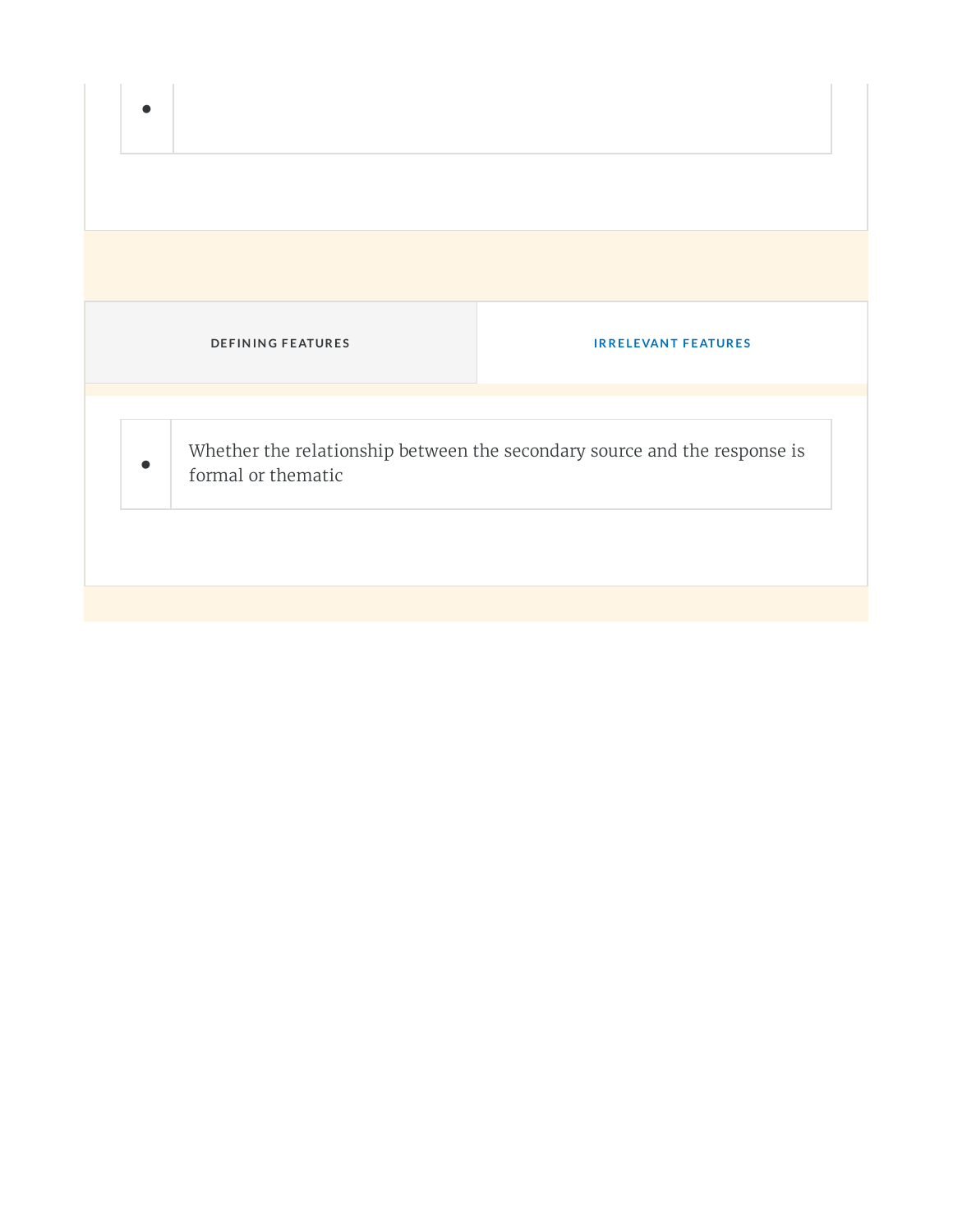## **Secondary Sources of Strength Example**

We have already seen how "spider" meets these criteria. Remember the lines from Shakespeare: "Golden lads and girls all must, as chimney sweepers, come to dust"? "Must" as an echoic stimulus might also strengthen "rust, crust, lust"—each of which would have very different effects upon the listener.

Golden lads and girls all must,<br>As chimney sweepers, come to dust.

### **Secondary Sources of Strength**

Controlling variables with the following features:

**IRRELEVANT FEATURES** 

**00:18**

The response being analyzed is also controlled by a main thematic source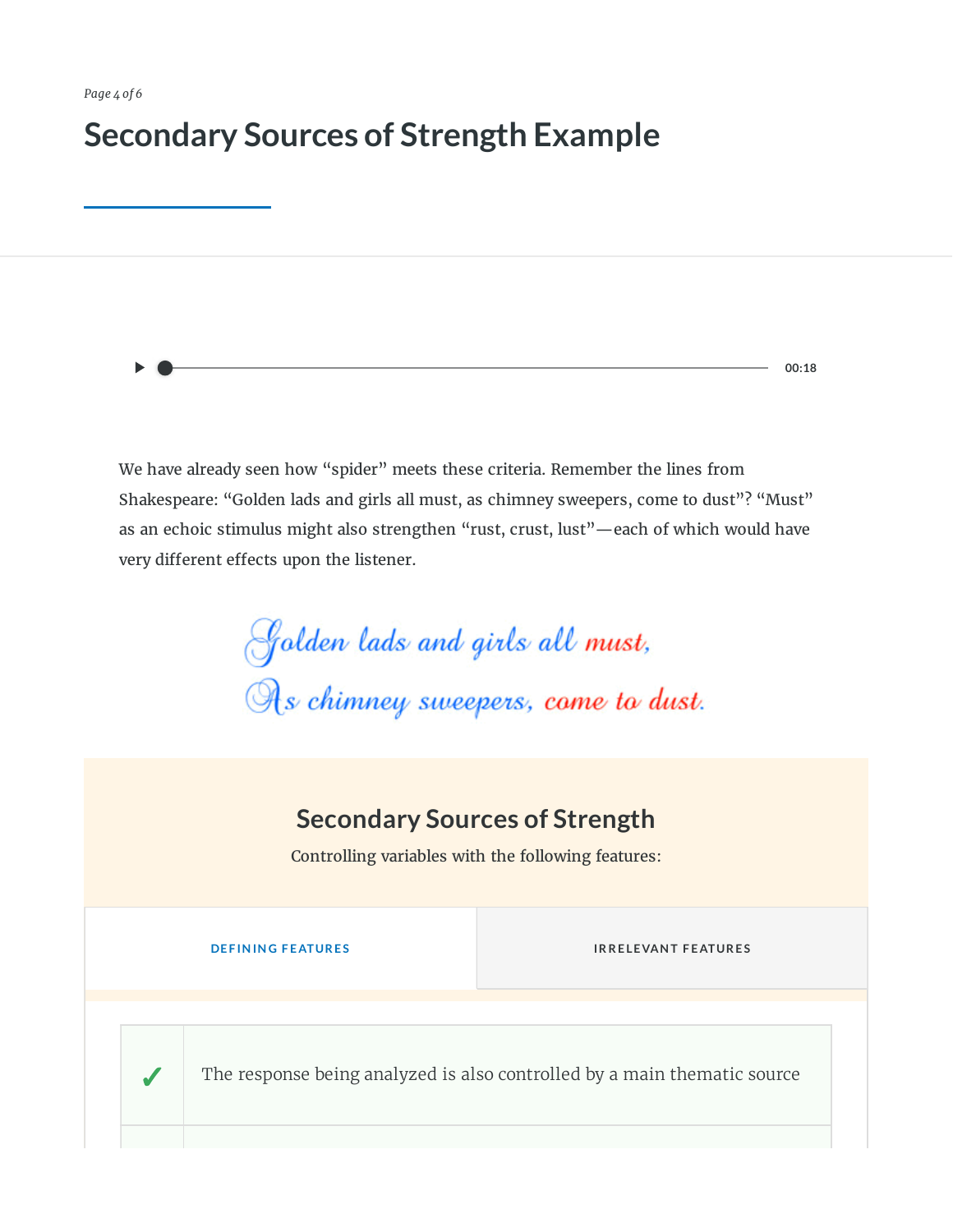|                                                                                                 | It also controls other response forms                                    |                            |  |
|-------------------------------------------------------------------------------------------------|--------------------------------------------------------------------------|----------------------------|--|
| $\sqrt{2}$                                                                                      | The other response forms would have a different effect upon the listener |                            |  |
|                                                                                                 |                                                                          |                            |  |
|                                                                                                 |                                                                          |                            |  |
|                                                                                                 | <b>DEFINING FEATURES</b>                                                 | <b>IRRELEVANT FEATURES</b> |  |
| Whether the relationship between the secondary source and the response is<br>formal or thematic |                                                                          |                            |  |
|                                                                                                 |                                                                          |                            |  |
|                                                                                                 |                                                                          |                            |  |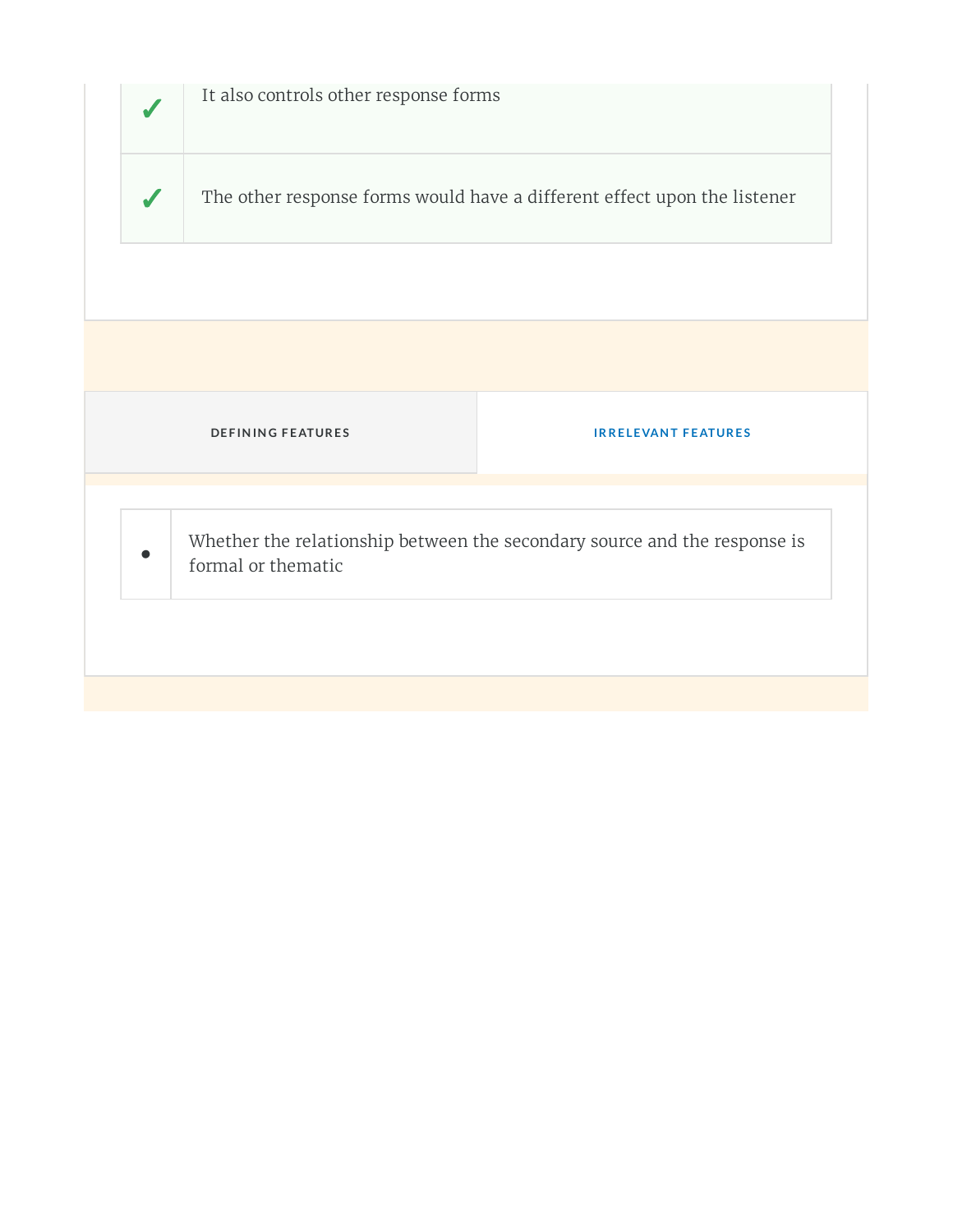*Page 5 of 6*

## **Knowledge Check**

You will be presented a series of examples. For each example, try to identify the main thematic source and the secondary source. Then you will need to indicate whether the secondary source is formal or thematic.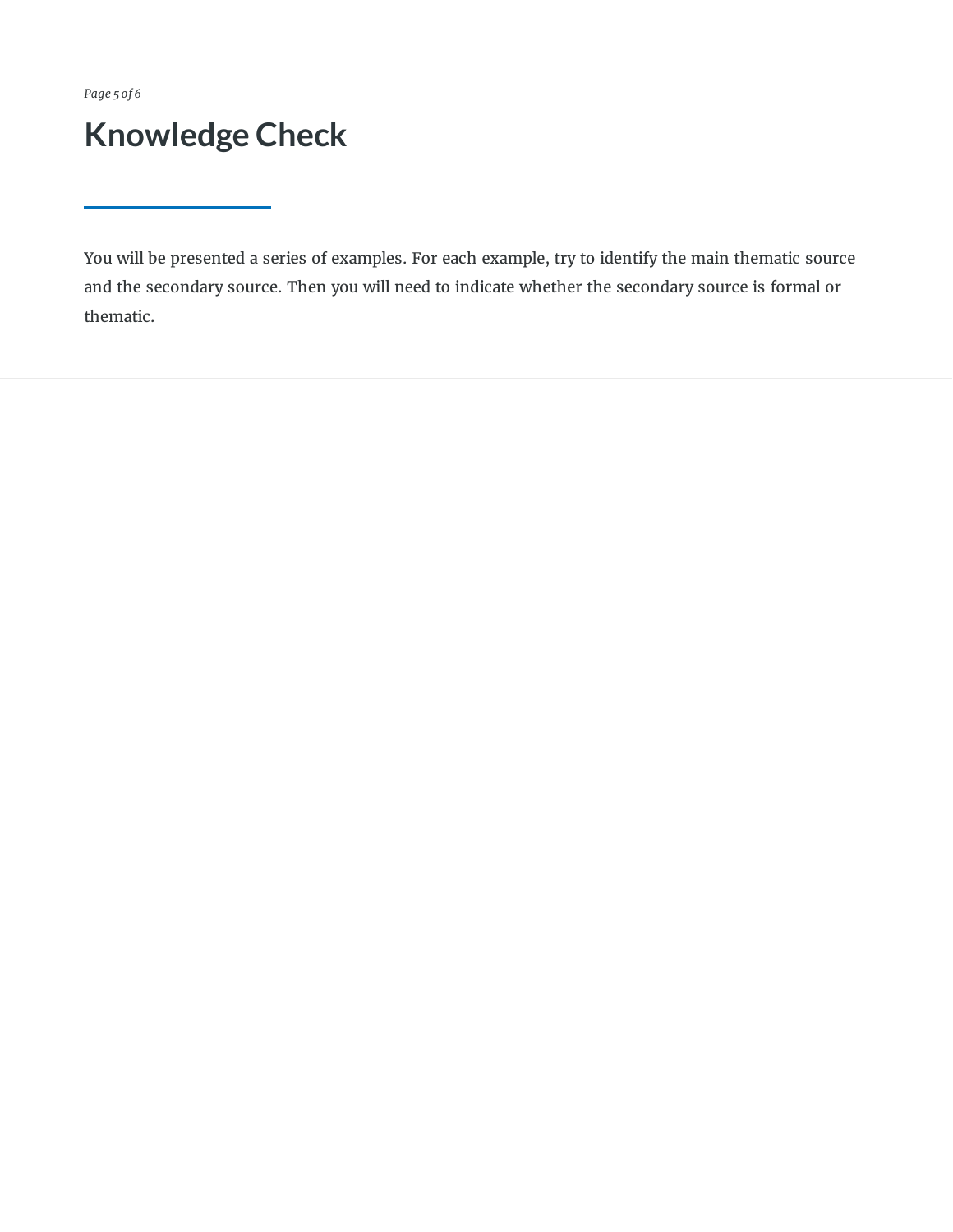#### 01/10

For the example below, think of what the main thematic source is and what the secondary source is. Then indicate whether the secondary source is formal or thematic. The response to be analyzed is red, bold, and in italics.

## An ad for radio news says: "You don't need TV to *get the picture*."

Formal Thematic Both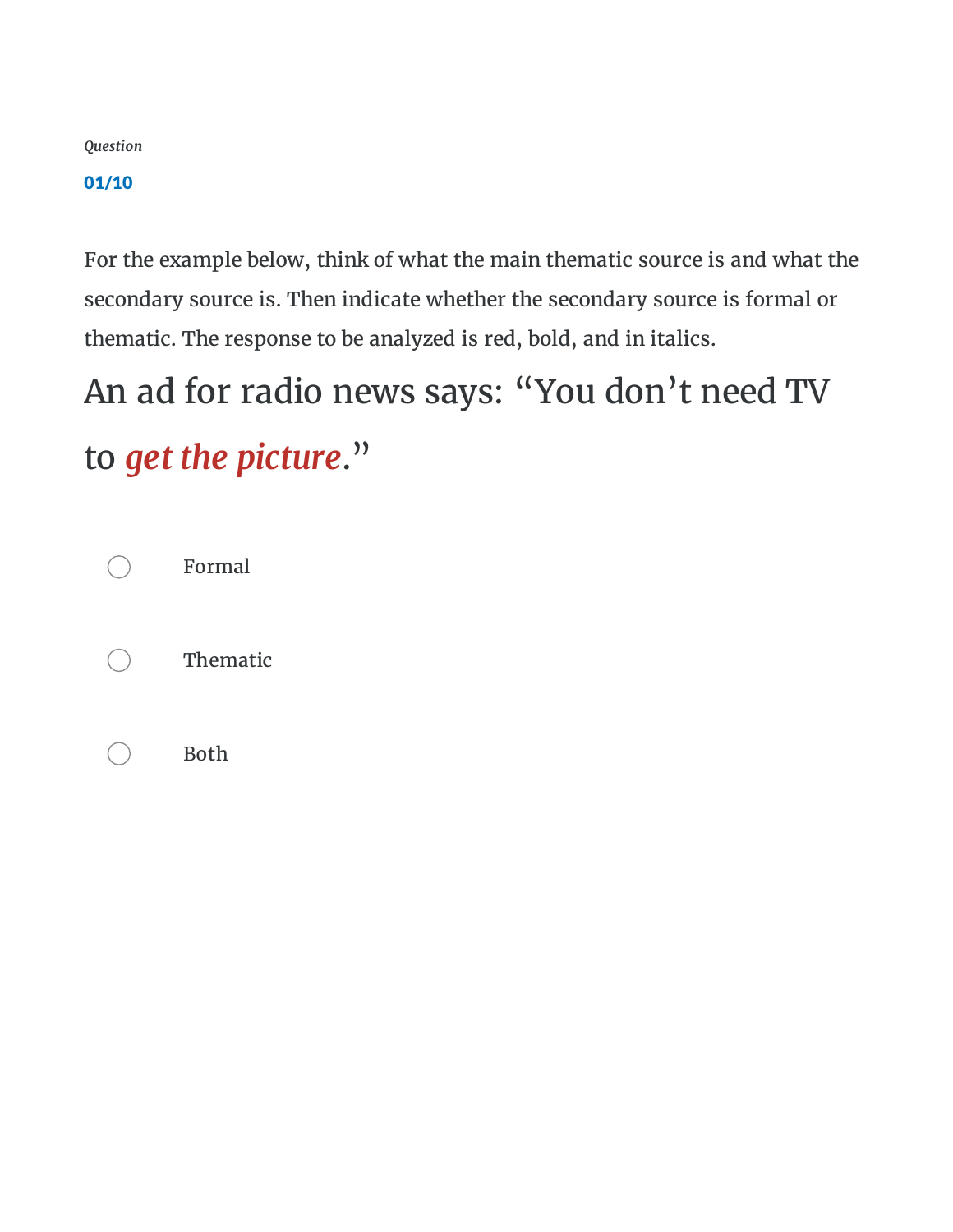#### 02/10

For the example below, think of what the main thematic source is and what the secondary source is. Then indicate whether the secondary source is formal or thematic. The response to be analyzed is red, bold, and in italics.

## Printed on the side of a garbage truck: "Our

business is always *picking up*."

Formal Thematic Both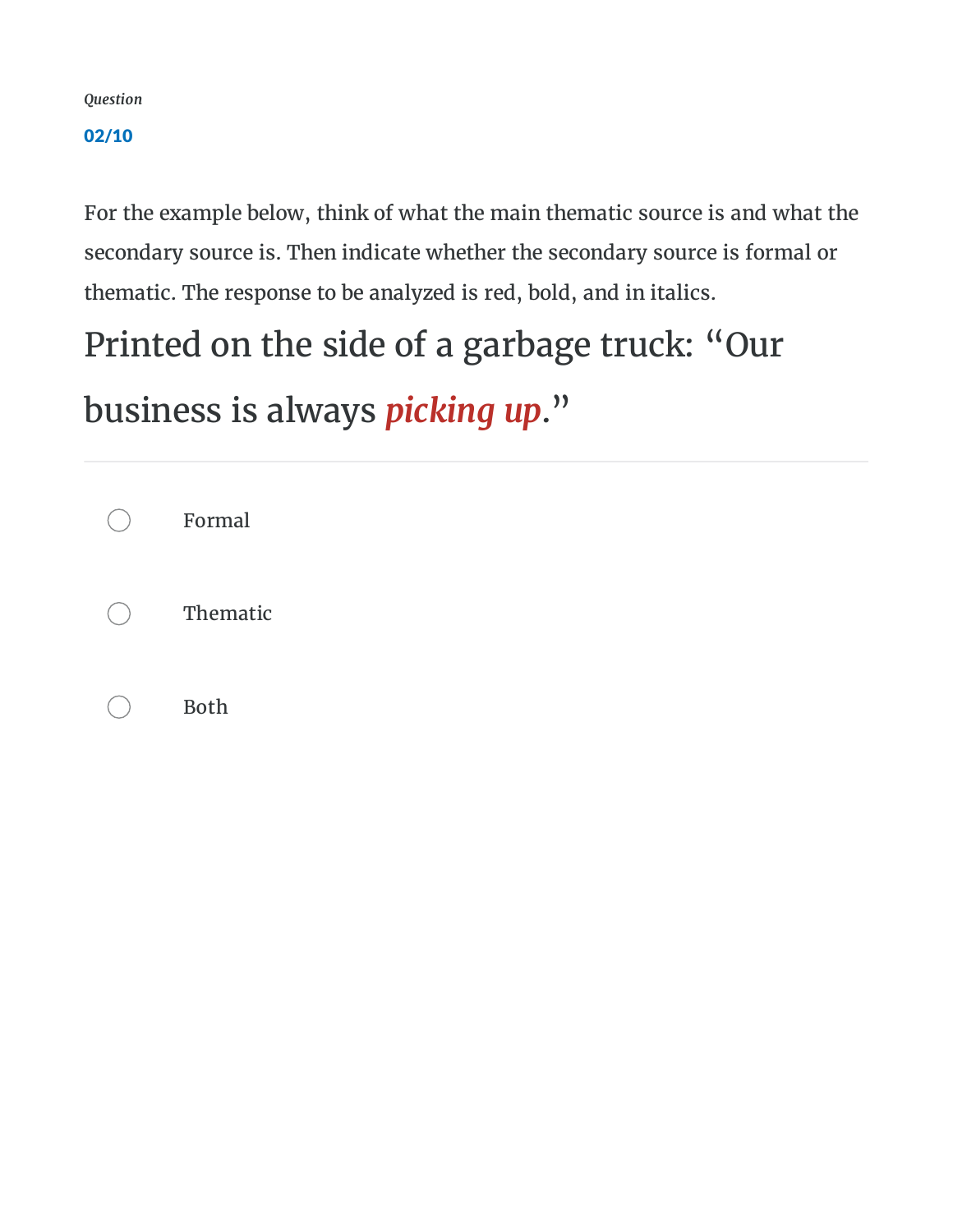#### 03/10

For the example below, think of what the main thematic source is and what the secondary source is. Then indicate whether the secondary source is formal or thematic. The response to be analyzed is red, bold, and in italics.

# A billboard at a gas station reads: "Say hello to *good buy*."

Formal Thematic Both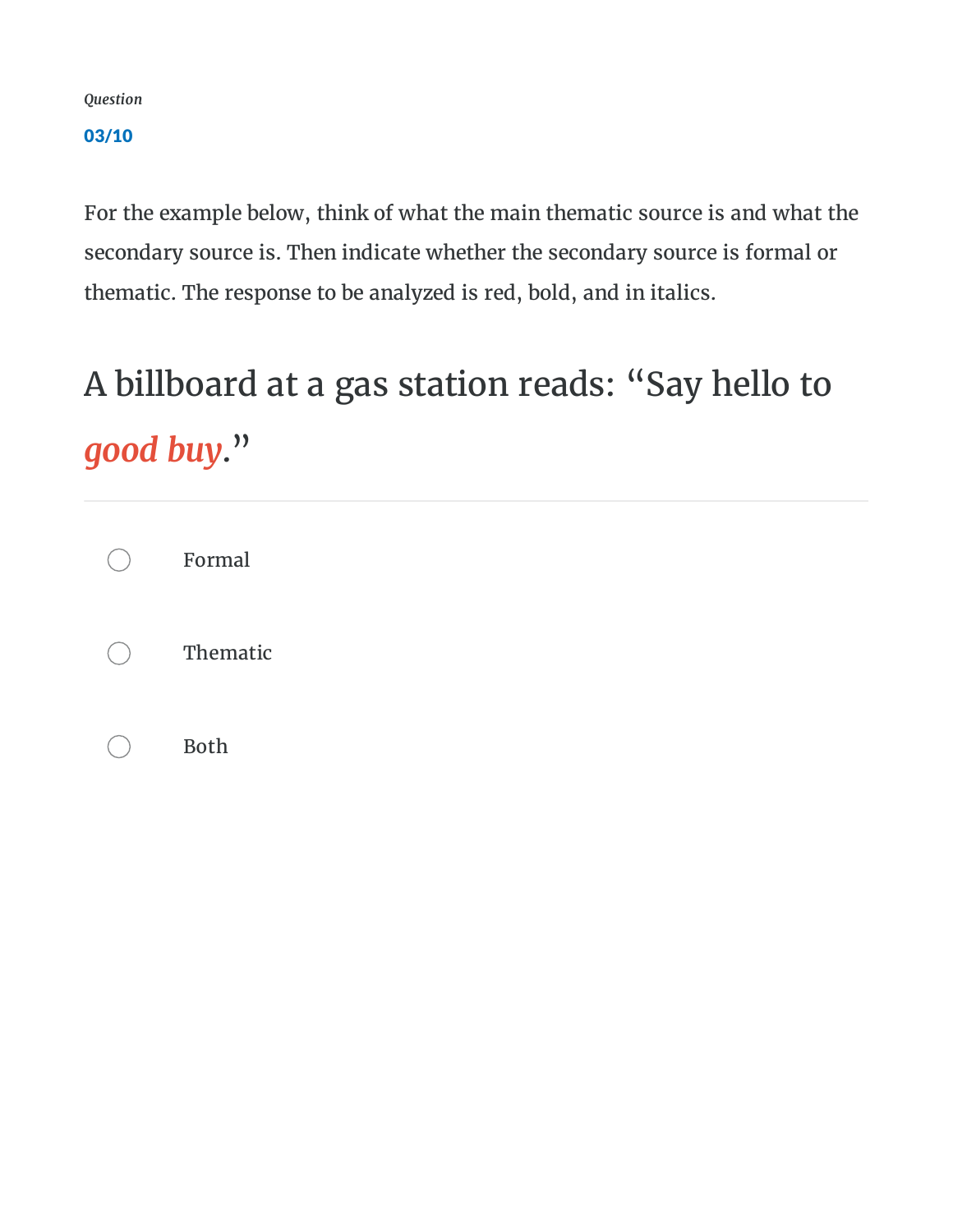04/10

For the example below, think of what the main thematic source is and what the secondary source is. Then indicate whether the secondary source is formal or thematic. The response to be analyzed is red, bold, and in italics.

## An ad for an awesome new coffee: "Foxy Coffee leaves no *grounds* for complaint."

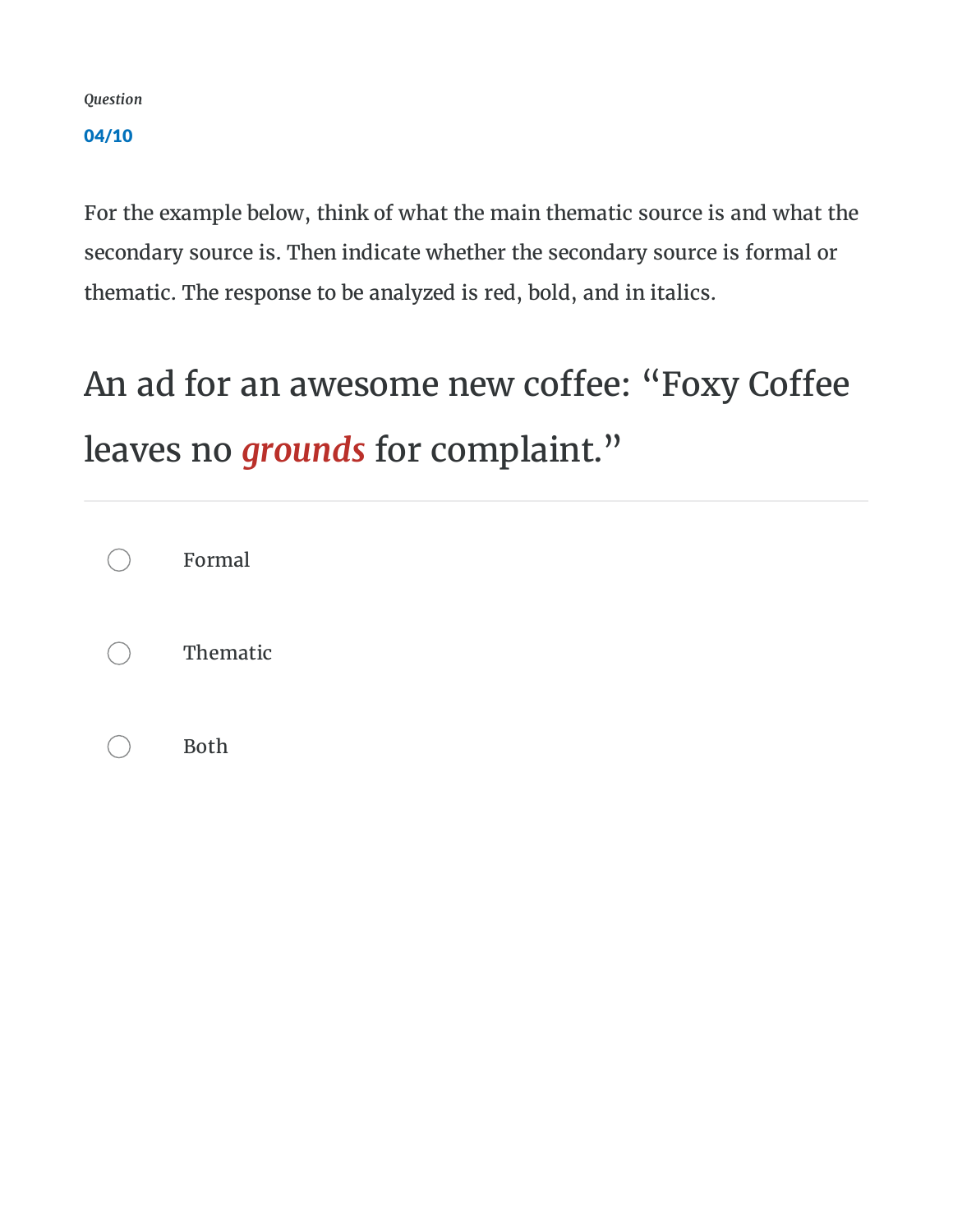#### 05/10

For the example below, think of what the main thematic source is and what the secondary source is. Then indicate whether the secondary source is formal or thematic. The response to be analyzed is red, bold, and in italics.

From "Maggie May, " a song by Rod Stewart: "And so I took my daddy's *cue* and made a livin' out of playing pool."

| Formal      |
|-------------|
| Thematic    |
| <b>Both</b> |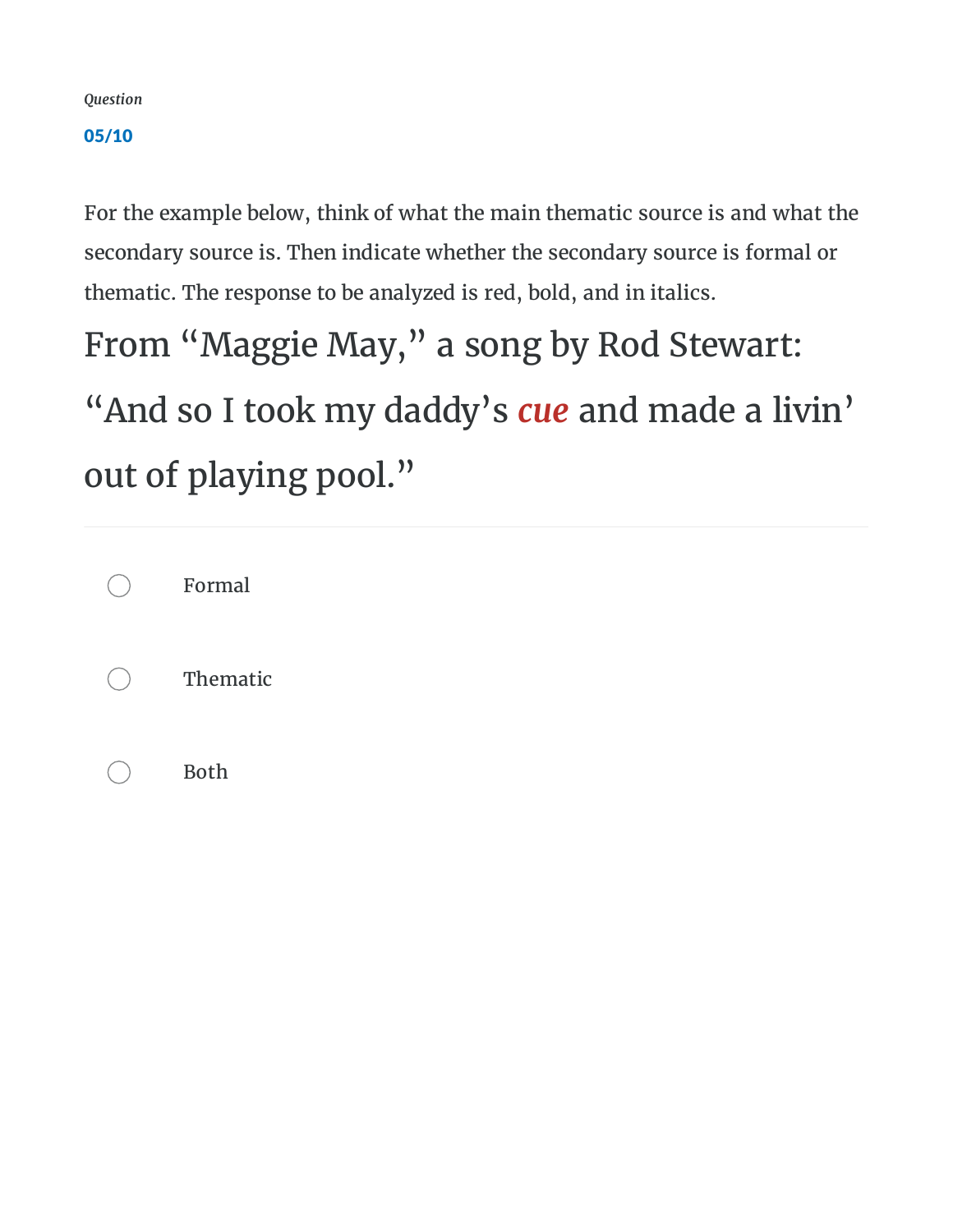#### 06/10

For the example below, think of what the main thematic source is and what the secondary source is. Then indicate whether the secondary source is formal or thematic. The response to be analyzed is red, bold, and in italics.

# From "The Fire of Drift-Wood" by Henry Wadsworth Longfellow: "The leaves of memory seemed to make a *mournful rustling* in the dark."

| Formal      |
|-------------|
| Thematic    |
| <b>Both</b> |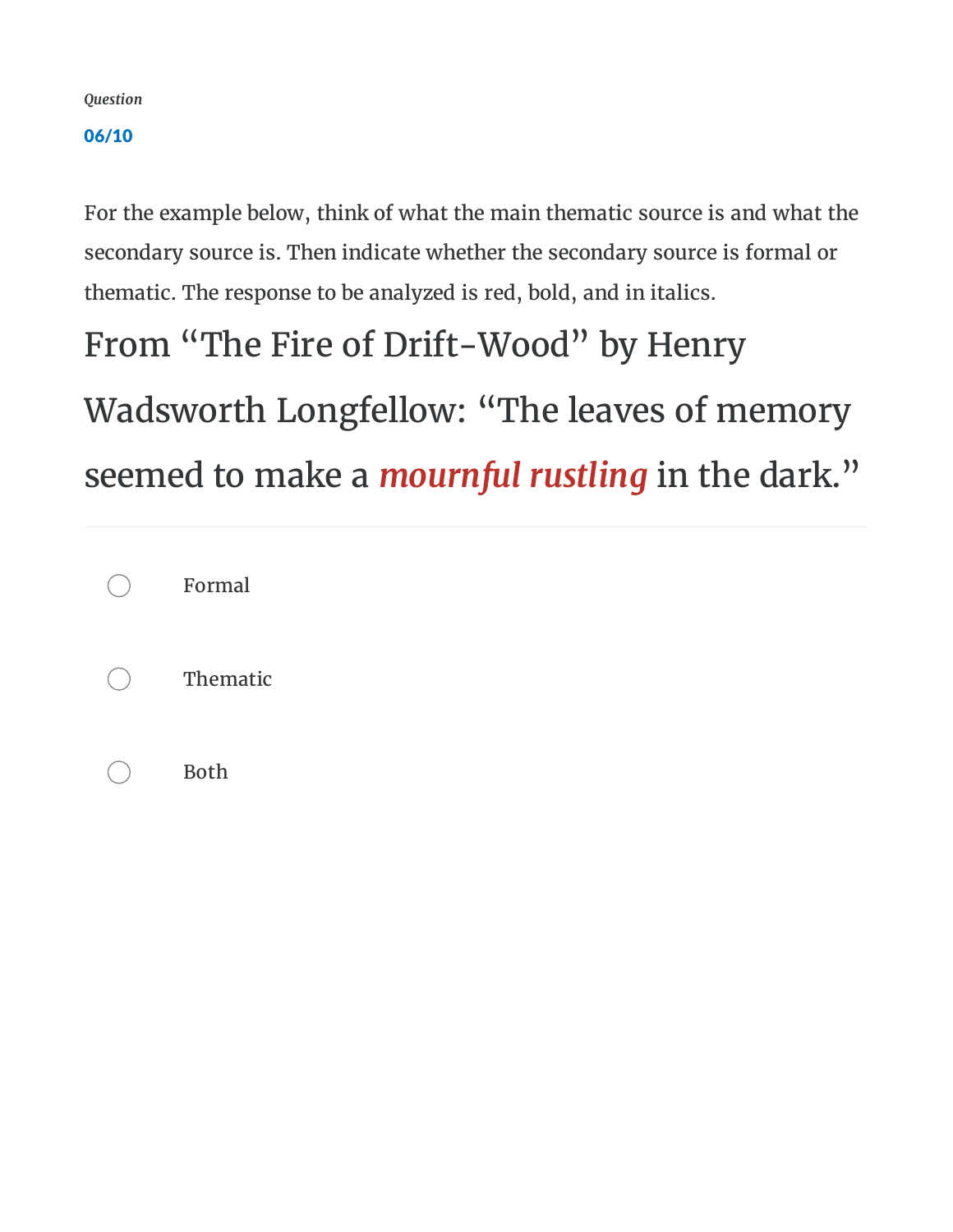#### 07/10

For the example below, think of what the main thematic source is and what the secondary source is. Then indicate whether the secondary source is formal or thematic. The response to be analyzed is red, bold, and in italics.

From "Fragments on Life" by Ralph Waldo Emerson: "The tongue is prone to lose the way, not so the pen, for in a letter we have not better things to say, but surely *say* them *better*."

| Formal      |  |
|-------------|--|
| Thematic    |  |
| <b>Both</b> |  |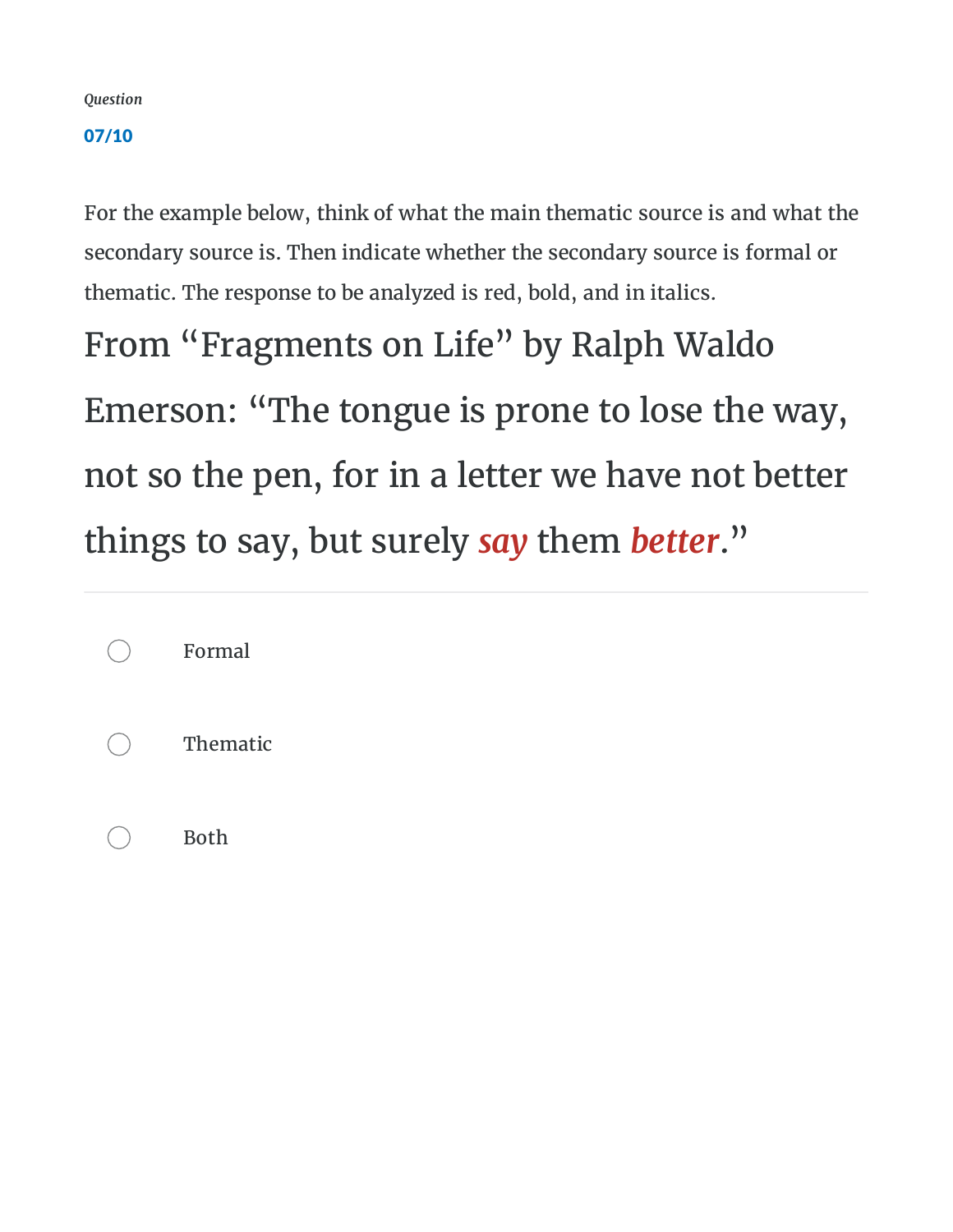08/10

For the example below, think of what the main thematic source is and what the secondary source is. Then indicate whether the secondary source is formal or thematic. The response to be analyzed is red, bold, and in italics.

A guitar player who missed the same chord several times in a row is told by a friend, "Don't *fret* about it." (A fret is part of a guitar.)

| Formal      |
|-------------|
| Thematic    |
| <b>Both</b> |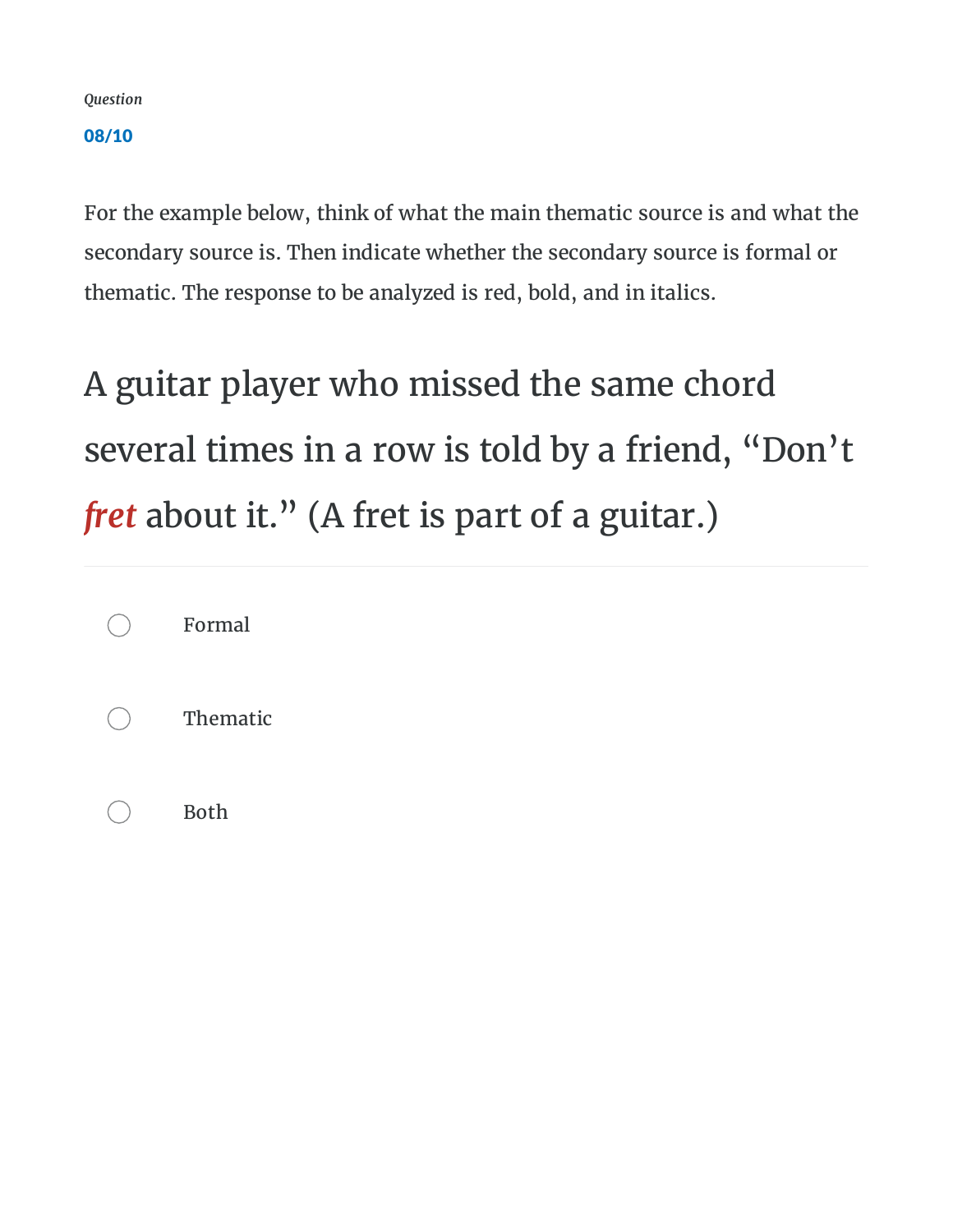#### 09/10

For the example below, think of what the main thematic source is and what the secondary source is. Then indicate whether the secondary source is formal or thematic. The response to be analyzed is red, bold, and in italics.

Samuel Johnson, who boasted he could invent a pun on any subject, was asked to make up a pun about the King. He said immediately, "The King is not a *subject*."

| Formal   |  |
|----------|--|
| Thematic |  |
| Both     |  |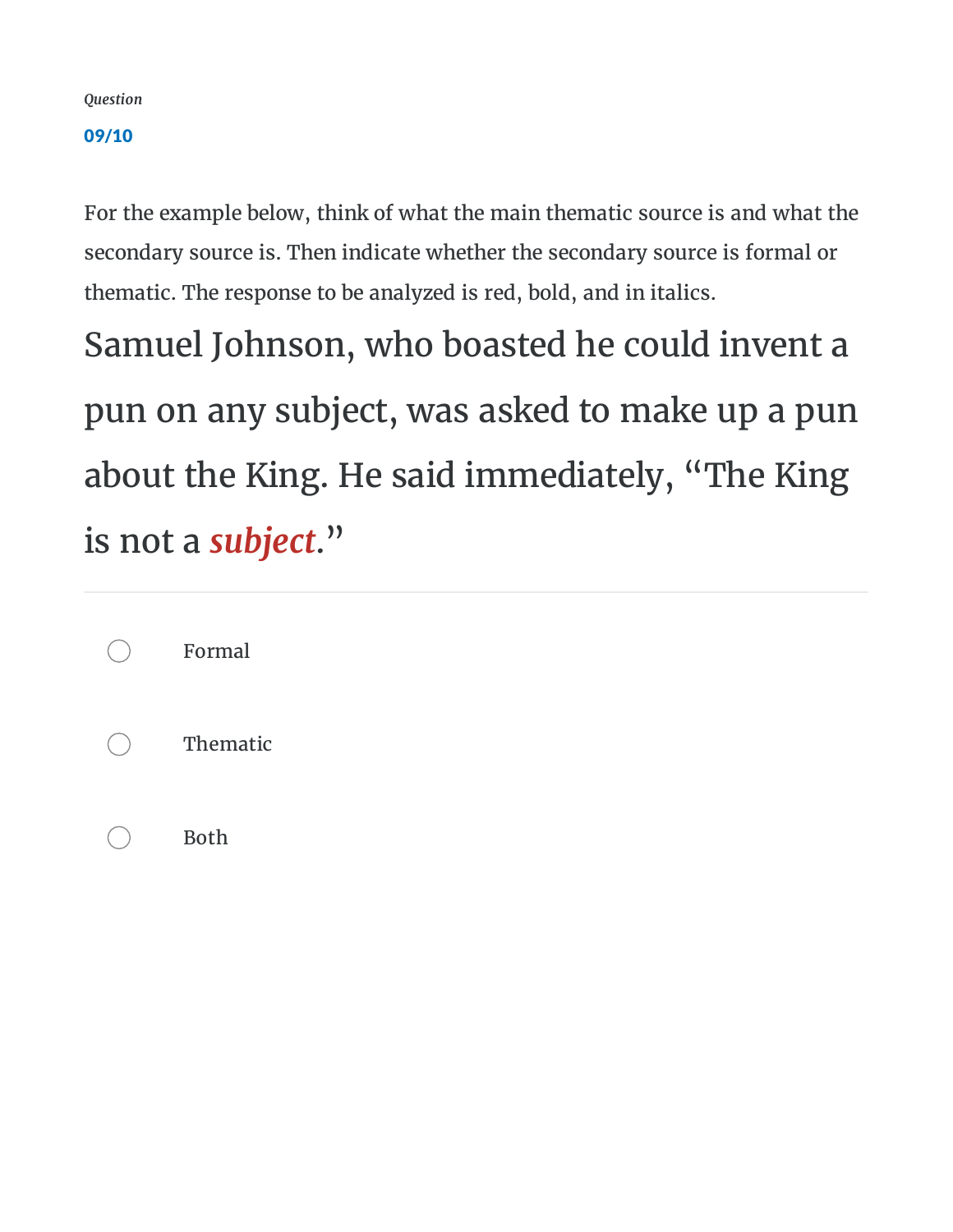#### 10/10

For the example below, think of what the main thematic source is and what the secondary source is. Then indicate whether the secondary source is formal or thematic. The response to be analyzed is bold and in italics.

From Hamlet Act IV, Scene 4 by Shakespeare. In a churchyard Hamlet has this conversation with a gravedigger:

Hamlet: "Whose grave's this?"

Gravedigger: "Mine, sir."

Hamlet: "I think it is yours, indeed, for you lie in it."

Gravedigger: "You lie out of it, sir, and therefore 'tis not yours. For my part, I do not lie in it, and yet it is mine."

Hamlet: "You do lie in it, to be in it and say it is yours. 'Tis for the dead, not the quick; therefore you *lie*."